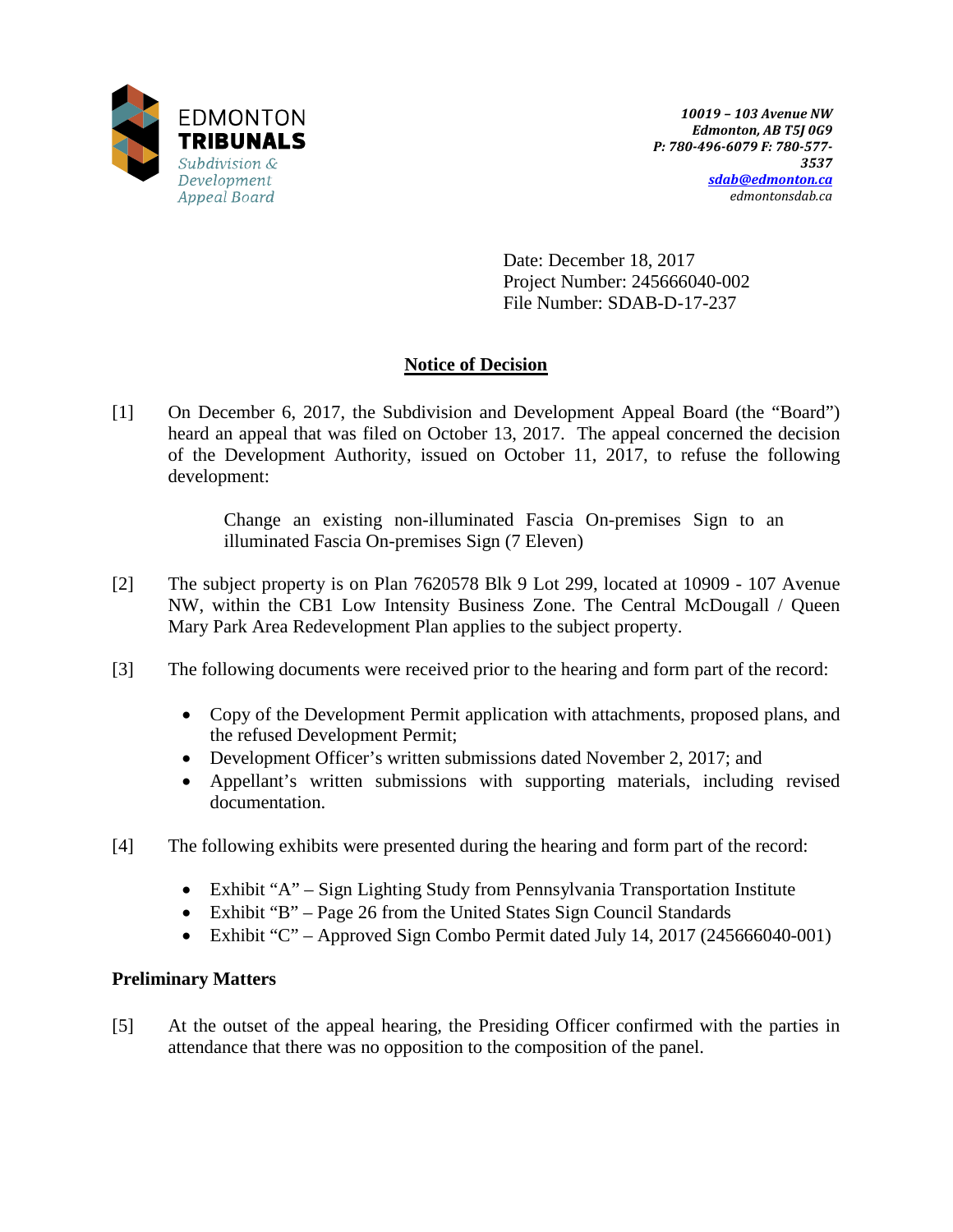- [6] The Presiding Officer outlined how the hearing would be conducted, including the order of appearance of parties, and no opposition was noted.
- [7] The appeal was filed on time, in accordance with section 686 of the *Municipal Government Act*, RSA 2000, c M-26.

#### **Summary of Hearing**

- *i) Position of the Appellant, Permit Solutions Inc.*
- [8] Ms. Matwychuk and Mr. J. Czlonka appeared to represent Permit Solutions Inc.
- [9] The proposed development was refused because under section 59F.2(1)(a) of the *Edmonton Zoning Bylaw*, a Fascia On-premises Sign shall only face a public roadway other than a lane. A sign at this location was approved as an externally illuminated sign on July 14, 2017, but they wish to convert it to an internally illuminated sign to provide better visibility for northbound drivers on 109 Street.
- [10] Ms. Matwychuk identified the location of the five existing fascia signs and the freestanding sign currently located on the property on the Site Plan. The proposed sign is required as it is at the only entrance to the store off the parking lot and patrons arriving by vehicle need to know where the entrance is.
- [11] The Appellant provided a study conducted by the Pennsylvania Transportation Institute (marked Exhibit "A") comparing externally and internally illuminated signs. This study involved 80 participants of various ages, both male and female. It was determined that internally illuminated signs performed significantly better than externally illuminated signs regardless of location, placement, setback and the characteristics of the signs themselves. Internally illuminated signs improve traffic safety as they are more visible to drivers so they are less likely to slow down to read them.
- [12] They referred to page 26 of the United States Sign Council Standards (marked Exhibit "B"), which states: "Where roadways have posted speeds of 25 MPH or greater, internal illumination should be permitted as it provides longer viewing times and distances for drivers vs. external illumination".
- [13] The proposed sign faces an Apartment House and the Development Officer felt that the brightness would unduly interfere with the residents' amenities and affect the enjoyment of their property. Mr. Czlonka provided a technical summary about lighting technology to illustrate there would be minimal impact to the residents of the Apartment House. He referred to a light analysis provided by engineering firm EXP Services, which confirmed that the illumination increase is negligible at the existing property boundary.
- [14] The proposed sign is 29.2 metres away from the apartment building in question and the light is not focused on one area. The light is spread out; it is an omnidirectional light.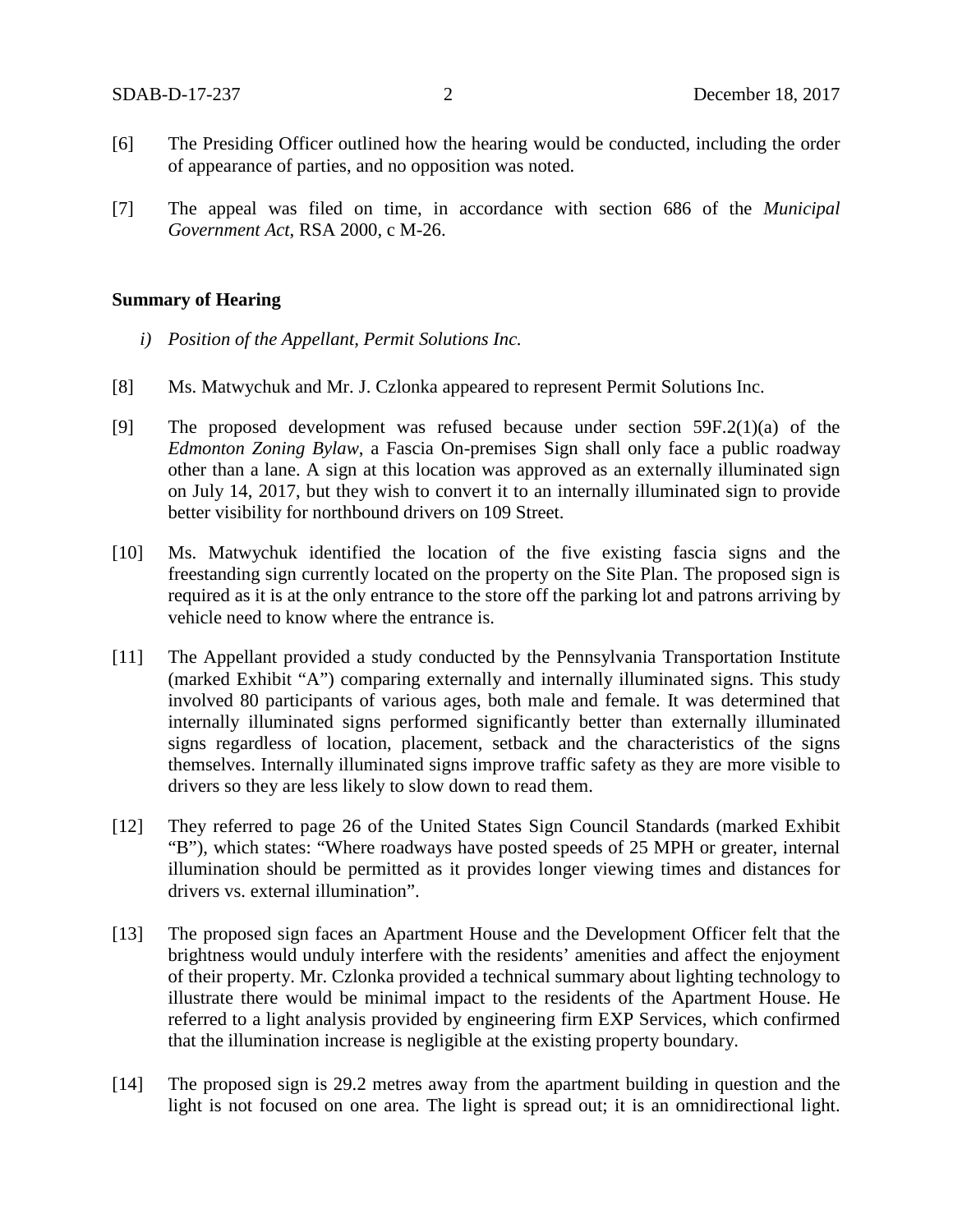Each of the five sign panels would create 2,400 lumens of light for a total light output of 12,000 gross lumens; however, the sign face only allows 82% of the light to travel through its face for a net light output of 9,840 lumens. Once the distance to the apartment building and the beam spread has been taken into account, the gross lux calculation reaching the apartment building is 1.22 lux versus that of a full moon, which has a lux value of 1.0.

- [15] The site plan shows a proposed fence between the subject site and the apartment building. A mock-up of this fence shows that it would negate any light pollution to the lowest level of windows. The upper floor windows would be masked by both coniferous and deciduous trees.
- [16] The subject site is at the intersection of two major thoroughfares, with the result that there is significant light pollution from automotive traffic. For much of the late autumn through late winter, more than 40% of all vehicular traffic occurs during hours when there is little or no natural light. Statistics taken from the City of Edmonton website show that even during the least busy time between 2 a.m. and 4 a.m. there are still a minimum of two vehicles per minute at this location. Traffic can be considered virtually constant at all times on 109 Street.
- [17] They referred to photographs in their submission illustrating the light output of various types of headlights compared to a full moon. To provide a sense of scale, one of the illustrations included a mock-up of the north face of the apartment building. These illustrations show that vehicular light sources have by far a greater impact than the proposed sign.
- [18] The Appellant provided the following responses to questions from the Board:
	- a) They assumed the proposed fence will be six feet high as that is the residential standard. The mock-up of the fence was taken at ground level.
	- b) Mr. Czlonka confirmed that it is impossible to do an exact comparison between the light emitted by a fascia sign and that of the full moon because the full moon projects light toward the ground rather than on the face of the building. However, the addition of 1.22 lux will not result in a noticeable increase in illumination when the existing sources of light already affecting the apartment building are considered.
	- c) They acknowledged that their sign emits more than double the lumens permitted for exposed bulbs as per section 59.2(4) of the bylaw. However, exposed bulbs have a very high intensity and result in reflections and glare points on the sign. The proposed sign does not have exposed bulbs and light is spread out equally over a total area of almost 100 square feet.
	- d) They did not speak to any of the residents of the apartment building. The affected face of this building has five windows on the top floor, five windows on the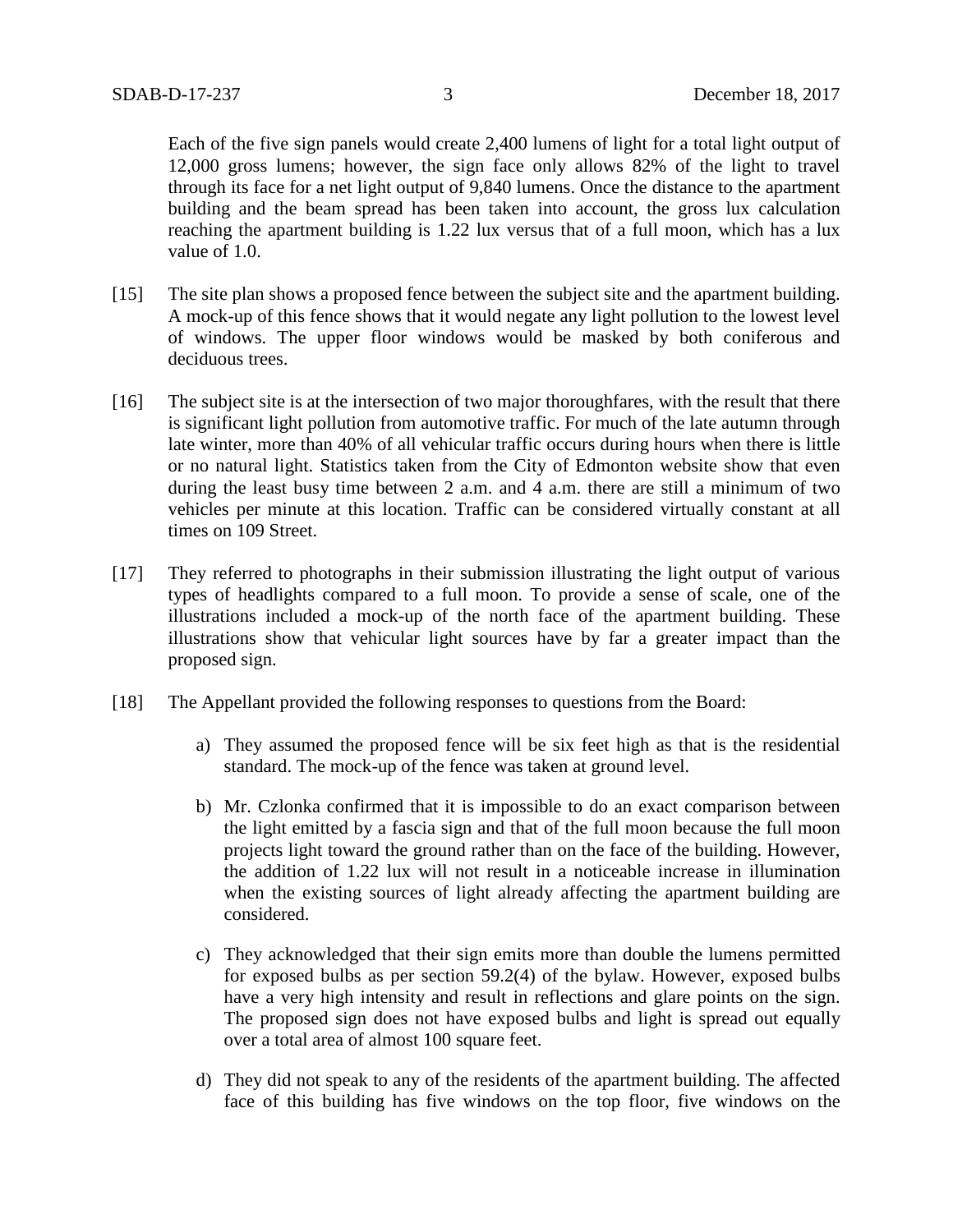second floor and five to six windows on the ground floor and there are no balconies.

- e) They felt that the freestanding sign that faces west has very little impact on the apartment building. Although they did not have the specifications for that sign available, it complies with all of the guidelines in the bylaw.
- f) The yellow mark-up drawn by the Development Officer on the Site Plan shows where he believes the light from the proposed development would project.
- *ii) Position of the Development Officer, Ms. S. Chow*
- [19] The Development Officer did not attend the hearing and the Board relied on her written submission.

#### **Decision**

- [20] The appeal is ALLOWED and the decision of the Development Authority is REVOKED. The development is GRANTED as applied for to the Development Authority, subject to the following Conditions:
	- 1. The proposed Fascia On-premises Sign shall comply with the approved plans submitted.
	- 2. The intensity of exposed bulbs on a Sign, excluding Digital Signs, shall not exceed 1000 lumens. (Reference Section 59.2(4))
- [21] In granting the development the following variances to the *Edmonton Zoning Bylaw* are allowed:
	- 1. Section 59F.2(1)(a) is waived thereby allowing the proposed sign to face away from a public roadway.

#### **Reasons for Decision**

- [22] Fascia On-premises Signs are a Permitted Use in the CB1 Low Intensity Business Zone.
- [23] At this location, which is a 7-Eleven store, a Development Permit issued on July 14, 2017 allowed the existing externally illuminated Fascia On-premises Sign with a variance to section 59F.2(1)(a), which states that "Fascia On-premises Signs shall only face a public roadway other than a lane". The existing Sign faces an apartment building across the store's parking lot. The justification to allow the variance was that the Sign facing the apartment building would not be internally illuminated. The current application is to construct an internally illuminated Fascia On-premises Sign to replace the existing Sign.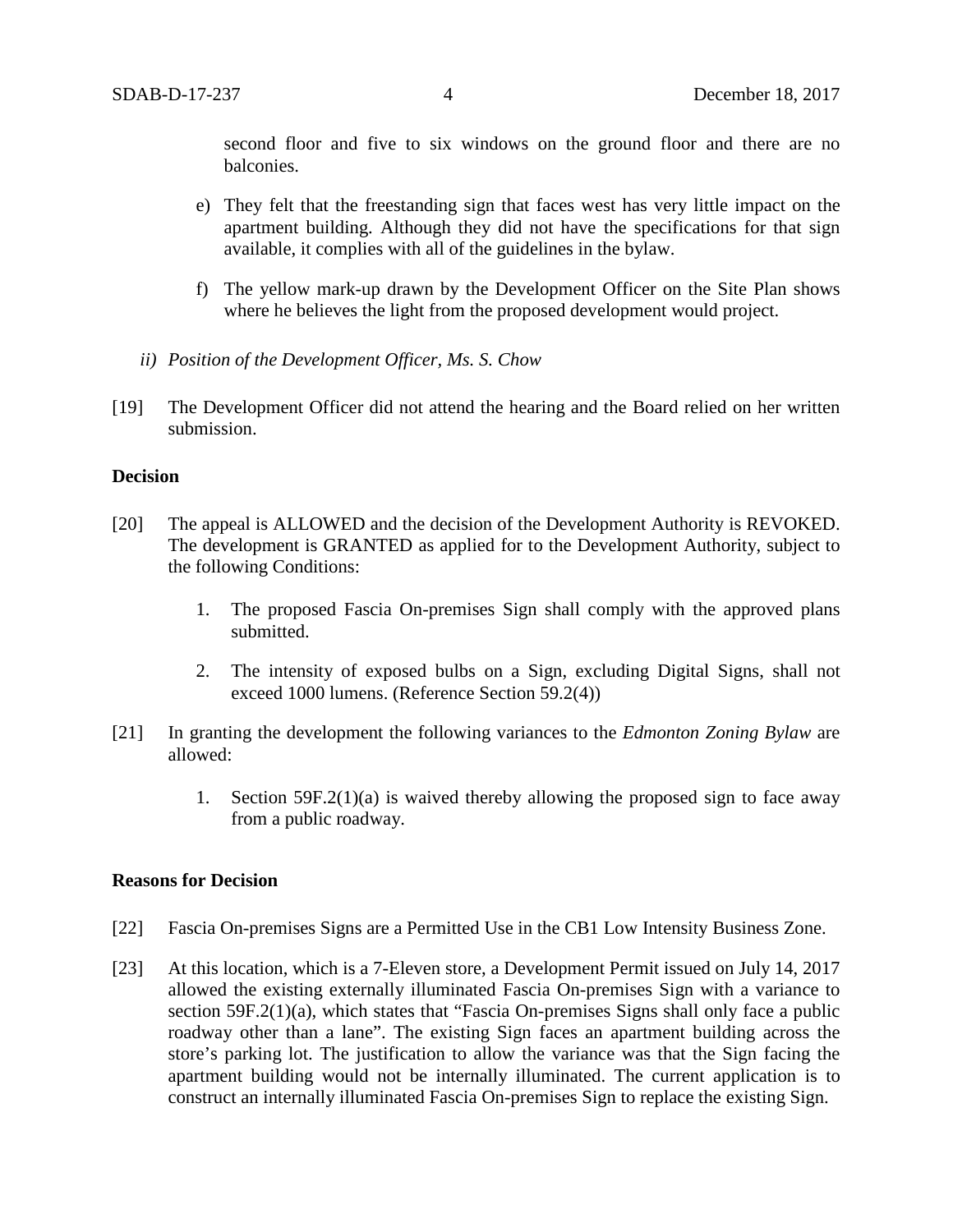- [24] The Development Officer turned down the current application on the basis that an internally illuminated Sign would be very bright and would adversely impact the amenities or character of the Zone. He was not convinced that the proposed six-foot fence and the presence of deciduous and coniferous trees between the apartment building and the proposed Sign would significantly mitigate the impact.
- [25] However, the Development Officer did not have the benefit of an opinion dated November 23, 2017 from EXP Services Inc., which was provided to the Board. The Board was advised that EXP Services Inc. is an engineering firm with expertise in illumination, among other things. Their opinion was that the presence of the proposed illuminated logo Fascia Sign along the southward facing facade of the building would have a negligible impact along the apartment property boundary.
- [26] The Board also heard from the Appellant that the distance from the proposed Sign to the apartment building is 29.2 metres and, at that distance, the Sign would have a light intensity of 1.22 lux, which is just slightly more than the light intensity of a full moon at 1.0 lux.
- [27] The Board also notes there was no written opposition to the proposed development and that no one appeared in person to voice any concerns about the proposed development.
- [28] The Board is of the view that the amount of light from the proposed sign that will impact the apartment building is small. Further, the proposed six-foot high fence and the existing trees will further mitigate the amount of light reaching the apartment building.
- [29] For all of the above reasons the Board is of the opinion that the proposed development will not unduly interfere with the amenities of the neighbourhood, nor materially interfere with or affect the use, enjoyment or value of neighbouring parcels of land.

me

Mark Young, Presiding Officer Subdivision and Development Appeal Board

Board Members in Attendance: Mr. B. Gibson; Ms. D. Kronewitt Martin; Mr. R. Handa, Mr. J. Wall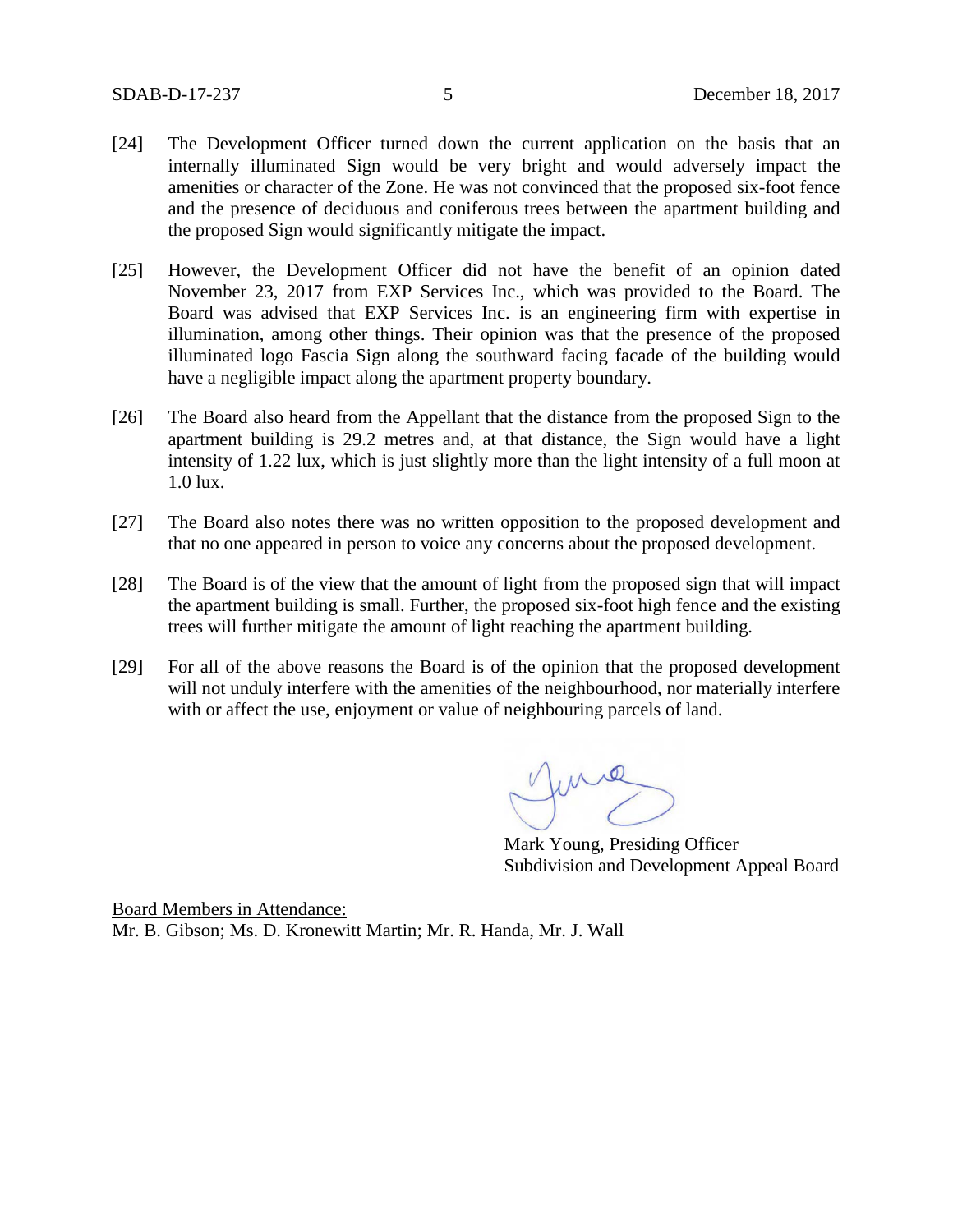### **Important Information for the Applicant/Appellant**

- 1. This is not a Building Permit. A Building Permit must be obtained separately from the Sustainable Development Department, located on the 2nd Floor, Edmonton Tower, 10111 – 104 Avenue NW, Edmonton, AB T5J 0J4.
- 2. Obtaining a Development Permit does not relieve you from complying with:
	- a) the requirements of the *Edmonton Zoning Bylaw*, insofar as those requirements have not been relaxed or varied by a decision of the Subdivision and Development Appeal Board,
	- b) the requirements of the *Alberta Safety Codes Act*,
	- c) the *Alberta Regulation 204/207 – Safety Codes Act – Permit Regulation*,
	- d) the requirements of any other appropriate federal, provincial or municipal legislation,
	- e) the conditions of any caveat, covenant, easement or other instrument affecting a building or land.
- 3. When an application for a Development Permit has been approved by the Subdivision and Development Appeal Board, it shall not be valid unless and until any conditions of approval, save those of a continuing nature, have been fulfilled.
- 4. A Development Permit will expire in accordance to the provisions of Section 22 of the *Edmonton Zoning Bylaw, Bylaw 12800*, as amended.
- 5. This decision may be appealed to the Alberta Court of Appeal on a question of law or jurisdiction under Section 688 of the *Municipal Government Act*, RSA 2000, c M-26. If the Subdivision and Development Appeal Board is served with notice of an application for leave to appeal its decision, such notice shall operate to suspend the Development Permit.
- 6. When a decision on a Development Permit application has been rendered by the Subdivision and Development Appeal Board, the enforcement of that decision is carried out by the Sustainable Development Department, located on the 2nd Floor, Edmonton Tower, 10111 – 104 Avenue NW, Edmonton, AB T5J 0J4.

*NOTE: The City of Edmonton does not conduct independent environmental checks of land within the City. If you are concerned about the stability of this property for any purpose, you should conduct your own tests and reviews. The City of Edmonton, when issuing a development permit, makes no representations and offers no warranties as to the suitability of the property for any purpose or as to the presence or absence of any environmental contaminants on the property.*